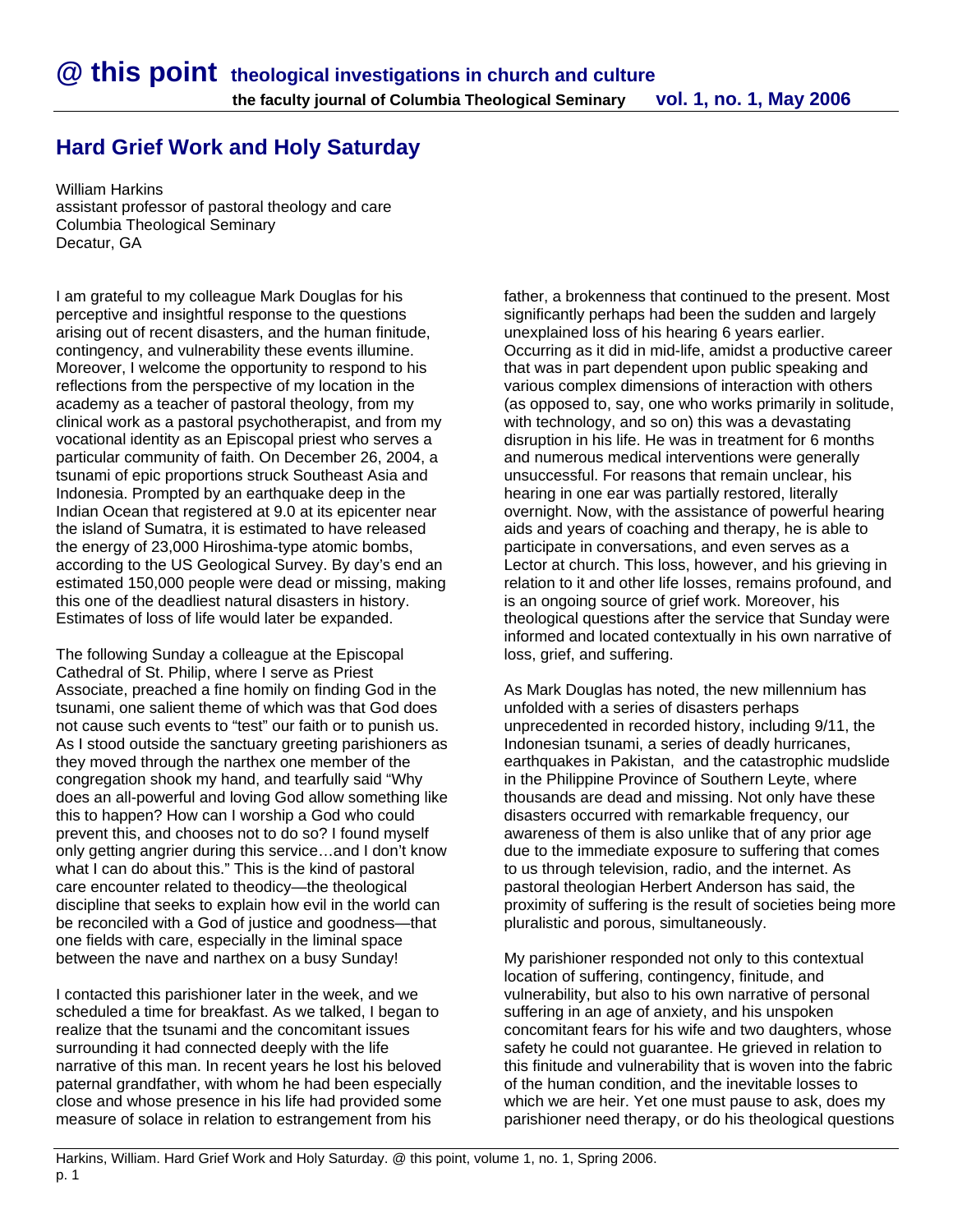ultimately transcend the "therapeutic" and require a different level of discourse? Our location in a natural world that is simultaneously unspeakably beautiful and that provides us with sustenance in so many ways, and yet which is unpredictably violent, provides the context for this particular manifestation of our finitude and vulnerability. As embodied creatures we both delight in and suffer because of this embodiment.

While I may disagree with Professor Douglas in terms of the Edenic origins of this vulnerability and finitude, I do not disagree with what I take to be his interpretation of the cross of Christ in the midst of that vulnerable contingency. We are creatures constrained by the biological limits of our human-ness, but the risen Christ is for me the ultimate measure of God's love, and this transcends and overcomes our broken and finite world. It is a world ultimately conformed to God's love for his son, for us, and in relation to the movement of the Spirit. Our losses and all our grieving in relation to them are to be viewed, ultimately, in this context. Loss and grief are part of life, and we are identified in part by our limitations of suffering and death. We suffer because we are human; we are bound by the constraints of our biological finitude, our attachments to temporal things, and our vulnerability to the suffering that obtains. The theological question is not why we suffer, but who suffers with us.

It may be that Professor Douglas and I also disagree about our assent to Calvin's understanding of divine sovereignty. This speaks to the earlier question with regard to how one understands human finitude and its place in creation and *sub specie aeternitis,* in relation to a loving and creating God. I have questions about any understanding of divine sovereignty that asks of us—as theologians or pastoral counselors—to believe that God foreordained "the fall" so that God's glory and our finitude in relation to and dependence upon God might be revealed. Moreover, the *risk* of a conflation of theology with matters "therapeutic" that I perceive in Professor Douglas' essay gives me pause.

Many writers such as Philip Reiff, Robert Bellah, Don Browning, and Carl Menninger have cautioned pastoral theologians against the "triumph of the therapeutic" in this way. In this hermeneutic, sin becomes psychopathology, therapy is equated with redemption, and therapists are viewed as the secular priests of the age. Yet, human finitude and the sinful responses that arise out of our idolatrous efforts to ground ourselves in the midst of it are part and parcel of the human condition.

Psychopathology, on the other hand, arises out of sociobiological constraints and is not the same as sin; though in our culture they are often viewed as having the same origins and "cure." I am cautious, therefore about language that risks conflating the goals of therapy with those of theology, or making the claim that "all theology is a kind of therapy." Indeed, to the extent that the goals of therapy do occasionally overlap with those of

theology, e.g. goals such as "healing," "forgiveness," and "wholeness," I find some theologies decidedly untherapeutic, and some therapies utterly absent of theological depth or meaning.

Questions about human finitude and existential anxiety are ultimately theological questions, not limited to the purview of therapy, where the goals are primarily those of symptom relief of neurotic anxiety and psychopathology. Psychotherapy can clarify such questions, but psychology must finally give way to theology. Persons ought to be rightly suspicious when they are called only to joy. Grief work, at the heart of the inevitable losses constituent of human living, cannot be proscribed by or relegated to therapeutic paradigms. My parishioner does not need "therapy" in this sense. He needs a context for grieving and lamentation, someone to sit with him as he engages this task, and a community context within which this is not only tolerated, but encouraged. Sacred, liminal space is that space where paradox and ambiguity can be tolerated as we engage these questions.

Near the end of his book *Lament for a Son*, Nicholas Wolterstorff writes this: *"I shall try to keep the wound from healing, in recognition of our living still in the old order of things. I shall try to keep it from healing, in solidarity with those who sit beside me on humanity's mourning bench."* If "disastered" is a term indicating response to an unprecedented number of natural and human tragedies, perhaps it is not due to our having lost our "guiding stars" so much as the increasing societal and theological intolerance of the process of grieving, the hard work of naming our losses amidst our finitude and vulnerability, and our inability to appropriately locate the nature of our questions. We want the spiritual and psychological equivalent of the drive-in window at the fast food restaurant.

The work to which Wolterstorff alludes cannot be so easily obtained or dispensed with. As Paul Tillich knew long ago, our task is to accept and affirm—to name and lament—our suffering as a part of finitude and yet affirm finitude in spite of the suffering that accompanies it. Theology may be in this *dialectical* sense sometimes "therapeutic" but it is not "therapy." If, as Herbert Anderson suggests, the theological question then becomes not "Why do we suffer?" but "Who suffers with us?" then the pastoral task of listening and providing a context for lament and communication with God is not to be conflated with the therapeutic task of relief of symptoms. The life, death and resurrection of Jesus reminds us that God is one who suffers with us, from whom nothing can separate us, and who remains faithful in the midst of deep suffering, loss, and grief—aspects of the human condition that cannot, and should not be "resolved" by therapy. Put in the context of the Paschal Mystery, we must be willing to spend "Holy Saturday" time with those who suffer, in the "not-knowing" of liminal, sacred space, where we name and lament our